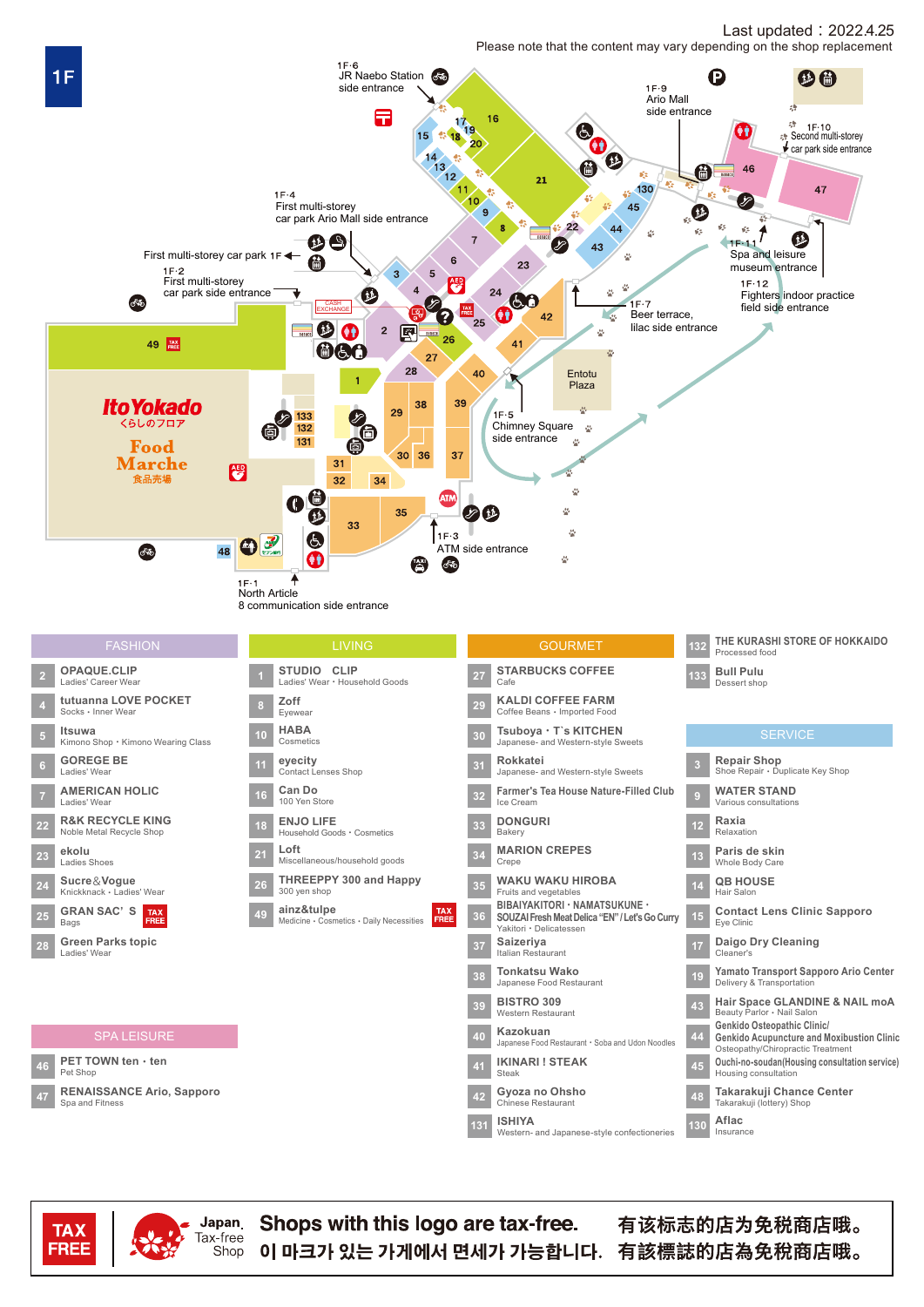

| <b>FASHION</b>                                         |                                                               | <b>GOURMET</b>                                                | <b>LIVING</b>                                                      |
|--------------------------------------------------------|---------------------------------------------------------------|---------------------------------------------------------------|--------------------------------------------------------------------|
| any FAM<br>50<br>Dad · Mom · Kids Wear                 | <b>SWEAT Ario Sapporo Branch</b><br>62<br>Household Goods     | <b>Tully's Coffee Kids Commu</b><br>Cafe                      | <b>Craft Heart Tokai</b><br>58<br>Cloth · Craft Materials          |
| $SHOO \cdot LA \cdot RUE$<br>51<br>Family              | <b>PINKHUNT</b><br>63<br>Kids' Wear                           | <b>Mister Donut</b><br>73<br>Doughnuts                        | <b>Bee Bee</b><br>59<br>Miscellaneous Goods                        |
| <b>RODEO CROWNS WIDE BOWL</b><br>52<br>Family          | <b>Urnis for thanks</b><br>65<br>Young Ladies' Wear           | Tsukiji Gindaco<br>74<br>Takoyaki · Yakisoba noodles          | Celule<br>64<br>Cosmetics                                          |
| <b>BABYDOLL</b><br>53<br>Baby and Kids' Wear           | <b>ALGY</b><br>66<br>Juniors · Kids                           | <b>Ringer Hut</b><br>75<br>Nagasaki Chanpon noodles           |                                                                    |
| <b>JENNI</b><br>54<br>Kids' Wear                       | Boushiya FLAVA FAMO<br>67<br><b>Fashion Goods</b>             | <b>KFC Kentucky Fried Chicken</b><br>76<br>Fried Chicken      | <b>SERVICE</b>                                                     |
| <b>BREEZE</b><br>55<br>Kids' and Baby's Wear           | petit main<br>70<br>Kids' and Baby's Wear                     | <b>B-R 31 ICE CREAM</b><br>77<br>Ice Cream · Crepe            | namco<br>57<br><b>Amusement Facility</b>                           |
| Toys" R" Us/Babies" R" Us<br>56<br>Toys . Baby's Goods | Akachan Honpo<br><b>TAX</b><br>FREE<br>Maternity · Baby Goods | Kajukobo Karin<br>78<br>Juice Stand                           | Hoken Minaoshi Honpo<br>60<br>Insurance                            |
| <b>HAMURE</b><br>61<br>Family                          |                                                               | <b>McDonald</b><br>79<br>Hamburger                            | Miracle Pharmacy, Ario Sapporo<br>68<br><b>Dispensing Pharmacy</b> |
|                                                        |                                                               | Dessert Okoku / Roast Beef Hoshi<br>80<br>Sweets · Roast Beef | <b>Sapporo Ario Ent Clinic</b><br>69<br>Medical Care · Clinic      |
|                                                        |                                                               | Ramen Kagetsu Arash<br>81<br>Ramen                            | Benesse English Classroom - BE Studio<br>72<br>English School      |
|                                                        |                                                               | Gomasoba Yakumo<br>82<br>Soba Noodle/Rice Bowl                | <b>KIDS PARK</b><br>85<br><b>Amusement Facility</b>                |
|                                                        |                                                               | <b>Marugame Seimen</b><br>83<br>Kamaage Sanuki Noodles        |                                                                    |

 $84$ 

Pepper Lunch<br>Steak · Hamburg





Shops with this logo are tax-free. 이 마크가 있는 가게에서 면세가 가능합니다. 有該標誌的店為免稅商店哦。

有该标志的店为免税商店哦。